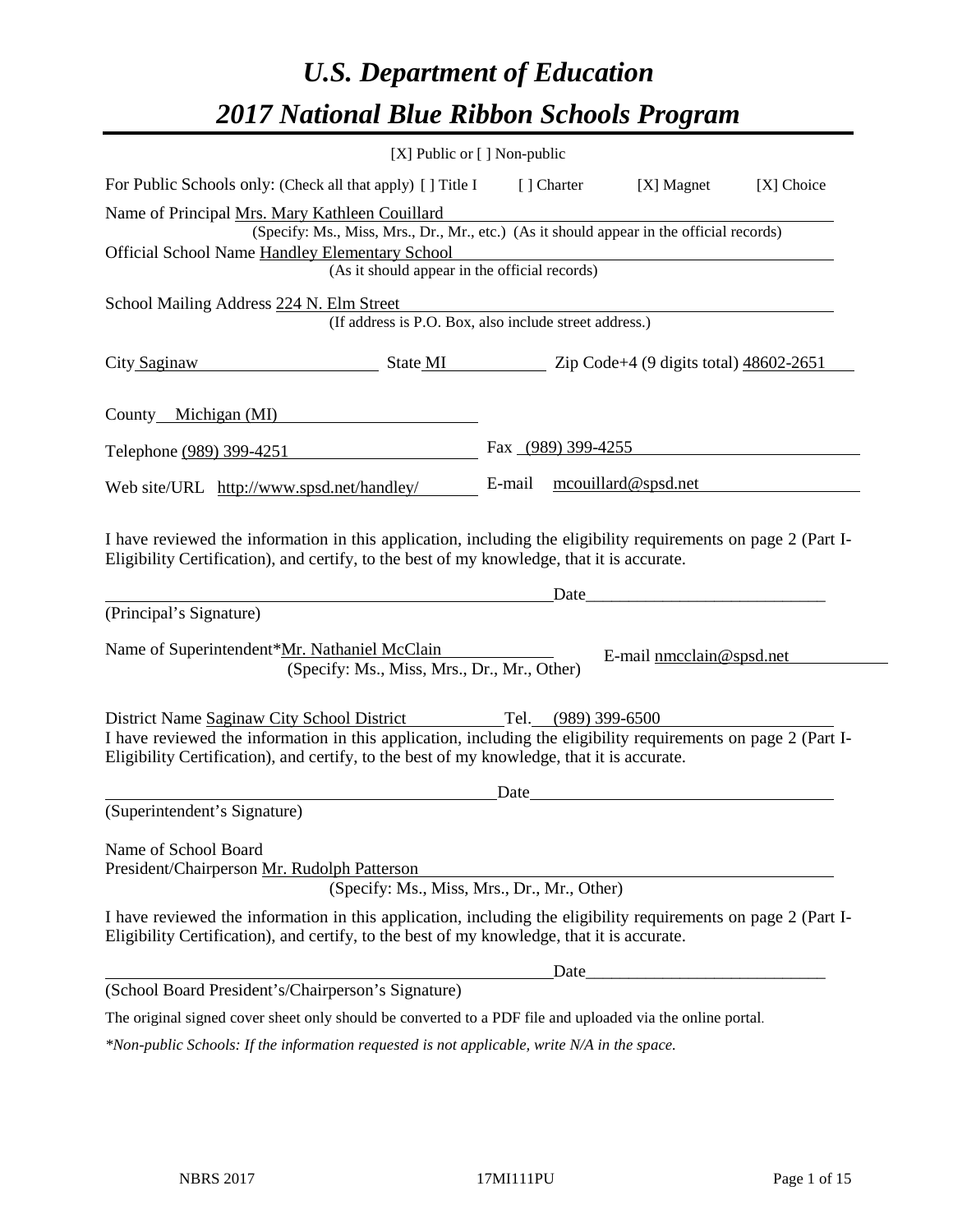The signatures on the first page of this application (cover page) certify that each of the statements below, concerning the school's eligibility and compliance with U.S. Department of Education and National Blue Ribbon Schools requirements, are true and correct.

- 1. The school configuration includes one or more of grades K-12. (Schools on the same campus with one principal, even a K-12 school, must apply as an entire school.)
- 2. All nominated public schools must meet the state's performance targets in reading (or English language arts) and mathematics and other academic indicators (i.e., attendance rate and graduation rate), for the all students group and all subgroups, including having participation rates of at least 95 percent using the most recent accountability results available for nomination.
- 3. To meet final eligibility, all nominated public schools must be certified by states prior to September 2017 in order to meet all eligibility requirements. Any status appeals must be resolved at least two weeks before the awards ceremony for the school to receive the award.
- 4. If the school includes grades 7 or higher, the school must have foreign language as a part of its curriculum.
- 5. The school has been in existence for five full years, that is, from at least September 2011 and each tested grade must have been part of the school for the past three years.
- 6. The nominated school has not received the National Blue Ribbon Schools award in the past five years: 2012, 2013, 2014, 2015, or 2016.
- 7. The nominated school has no history of testing irregularities, nor have charges of irregularities been brought against the school at the time of nomination. The U.S. Department of Education reserves the right to disqualify a school's application and/or rescind a school's award if irregularities are later discovered and proven by the state.
- 8. The nominated school has not been identified by the state as "persistently dangerous" within the last two years.
- 9. The nominated school or district is not refusing Office of Civil Rights (OCR) access to information necessary to investigate a civil rights complaint or to conduct a district-wide compliance review.
- 10. The OCR has not issued a violation letter of findings to the school district concluding that the nominated school or the district as a whole has violated one or more of the civil rights statutes. A violation letter of findings will not be considered outstanding if OCR has accepted a corrective action plan from the district to remedy the violation.
- 11. The U.S. Department of Justice does not have a pending suit alleging that the nominated school or the school district as a whole has violated one or more of the civil rights statutes or the Constitution's equal protection clause.
- 12. There are no findings of violations of the Individuals with Disabilities Education Act in a U.S. Department of Education monitoring report that apply to the school or school district in question; or if there are such findings, the state or district has corrected, or agreed to correct, the findings.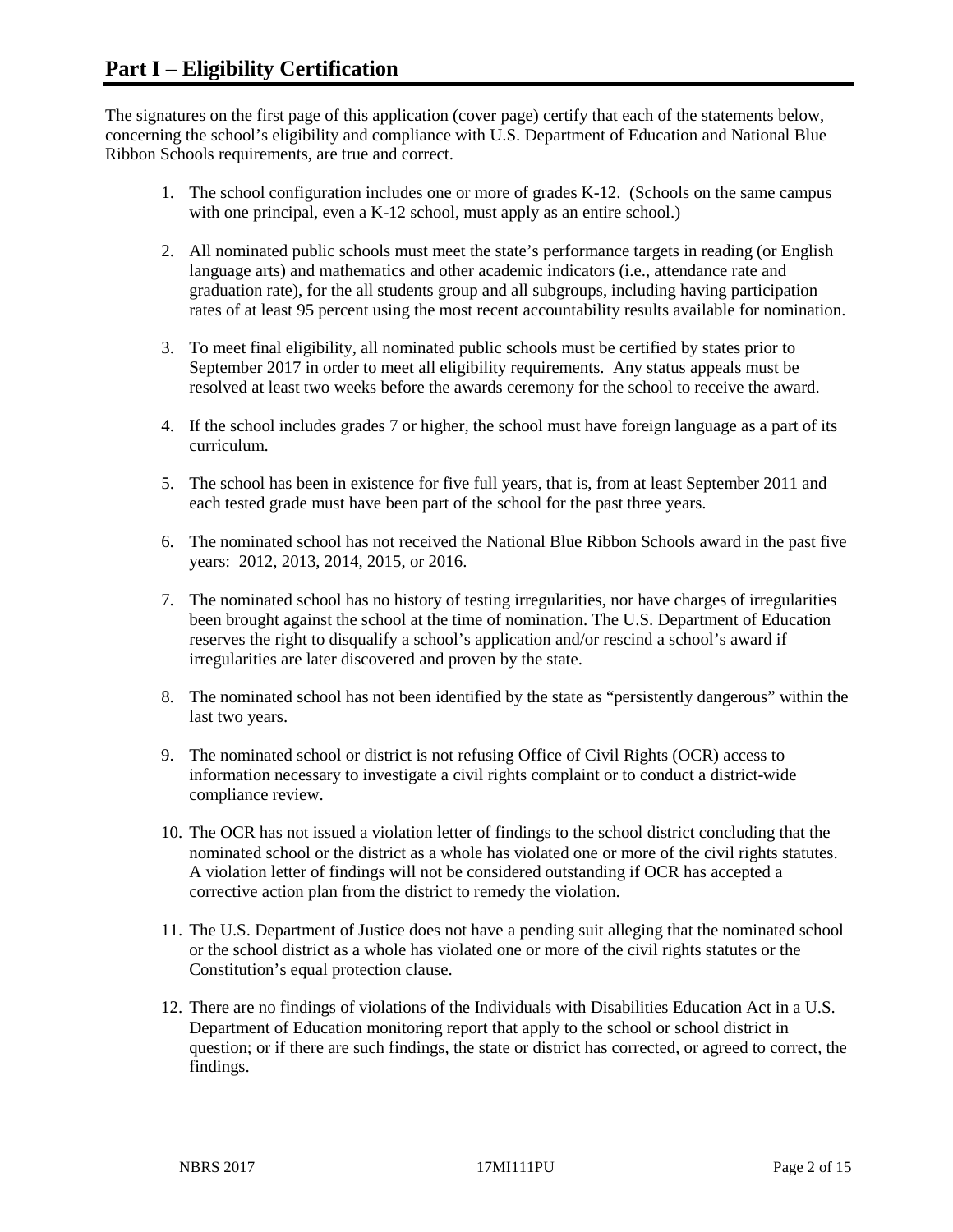# **PART II - DEMOGRAPHIC DATA**

#### **Data should be provided for the most recent school year (2016-2017) unless otherwise stated.**

#### **DISTRICT**

1. Number of schools in the district  $11$  Elementary schools (includes K-8) (per district designation): 2 Middle/Junior high schools 3 High schools 0 K-12 schools

16 TOTAL

**SCHOOL** (To be completed by all schools)

2. Category that best describes the area where the school is located:

[X] Urban or large central city [ ] Suburban with characteristics typical of an urban area

- [ ] Suburban
- [ ] Small city or town in a rural area
- [ ] Rural
- 3. Number of students as of October 1, 2016 enrolled at each grade level or its equivalent in applying school:

| Grade                           | # of         | # of Females | <b>Grade Total</b> |
|---------------------------------|--------------|--------------|--------------------|
|                                 | <b>Males</b> |              |                    |
| <b>PreK</b>                     | 0            | 0            | 0                  |
| K                               | 24           | 19           | 43                 |
| $\mathbf{1}$                    | 20           | 37           | 57                 |
| $\overline{2}$                  | 24           | 31           | 55                 |
| 3                               | 26           | 33           | 59                 |
| 4                               | 42           | 37           | 79                 |
| 5                               | 38           | 43           | 81                 |
| 6                               | $\theta$     | 0            | 0                  |
| 7                               | 0            | 0            | 0                  |
| 8                               | $\theta$     | 0            | 0                  |
| 9                               | 0            | 0            | 0                  |
| 10                              | $\theta$     | 0            | 0                  |
| 11                              | 0            | 0            | 0                  |
| 12 or higher                    | 0            | 0            | 0                  |
| <b>Total</b><br><b>Students</b> | 174          | 200          | 374                |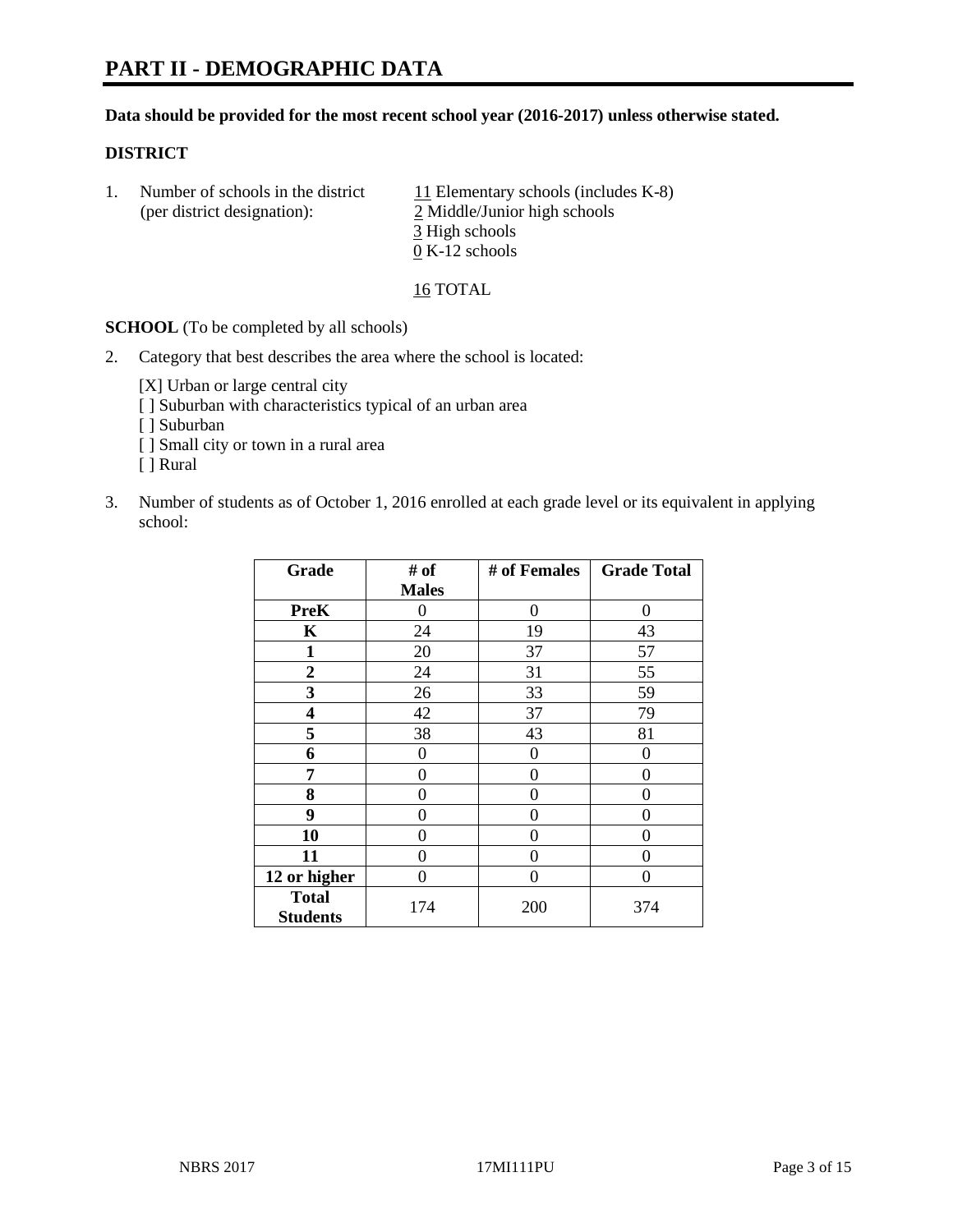the school: 20 % Asian

4. Racial/ethnic composition of  $\qquad 0 \%$  American Indian or Alaska Native 27 % Black or African American 4 % Hispanic or Latino 1 % Native Hawaiian or Other Pacific Islander 47 % White 1 % Two or more races **100 % Total**

(Only these seven standard categories should be used to report the racial/ethnic composition of your school. The Final Guidance on Maintaining, Collecting, and Reporting Racial and Ethnic Data to the U.S. Department of Education published in the October 19, 2007 *Federal Register* provides definitions for each of the seven categories.)

5. Student turnover, or mobility rate, during the 2015 – 2016 school year: 5%

This rate should be calculated using the grid below. The answer to (6) is the mobility rate.

| <b>Steps For Determining Mobility Rate</b>         | Answer |
|----------------------------------------------------|--------|
| (1) Number of students who transferred to          |        |
| the school after October 1, 2015 until the         |        |
| end of the 2015-2016 school year                   |        |
| (2) Number of students who transferred             |        |
| <i>from</i> the school after October 1, 2015 until | 16     |
| the end of the 2015-2016 school year               |        |
| (3) Total of all transferred students [sum of      | 23     |
| rows $(1)$ and $(2)$ ]                             |        |
| (4) Total number of students in the school as      | 445    |
| of October 1, 2015                                 |        |
| (5) Total transferred students in row (3)          |        |
| divided by total students in row (4)               | 0.052  |
| $(6)$ Amount in row $(5)$ multiplied by 100        | 5      |

6. English Language Learners (ELL) in the school:  $0\%$ 

27 Total number ELL

Specify each non-English language represented in the school (separate languages by commas): Arabic, Korean, Bengali, Chinese, Hindi, Punjabi/Panjabi, Tamil, Telugu, Urdu

| Students eligible for free/reduced-priced meals: | 35 % |
|--------------------------------------------------|------|
| Total number students who qualify:               | 134  |

8. Students receiving special education services: 3 %

10 Total number of students served

Indicate below the number of students with disabilities according to conditions designated in the Individuals with Disabilities Education Act. Do not add additional conditions. It is possible that students may be classified in more than one condition.

| 5 Autism                              | 0 Orthopedic Impairment                 |
|---------------------------------------|-----------------------------------------|
| 0 Deafness                            | 0 Other Health Impaired                 |
| 0 Deaf-Blindness                      | 0 Specific Learning Disability          |
| 0 Emotional Disturbance               | 5 Speech or Language Impairment         |
| 0 Hearing Impairment                  | 0 Traumatic Brain Injury                |
| 0 Mental Retardation                  | 0 Visual Impairment Including Blindness |
| $\underline{0}$ Multiple Disabilities | <b>0</b> Developmentally Delayed        |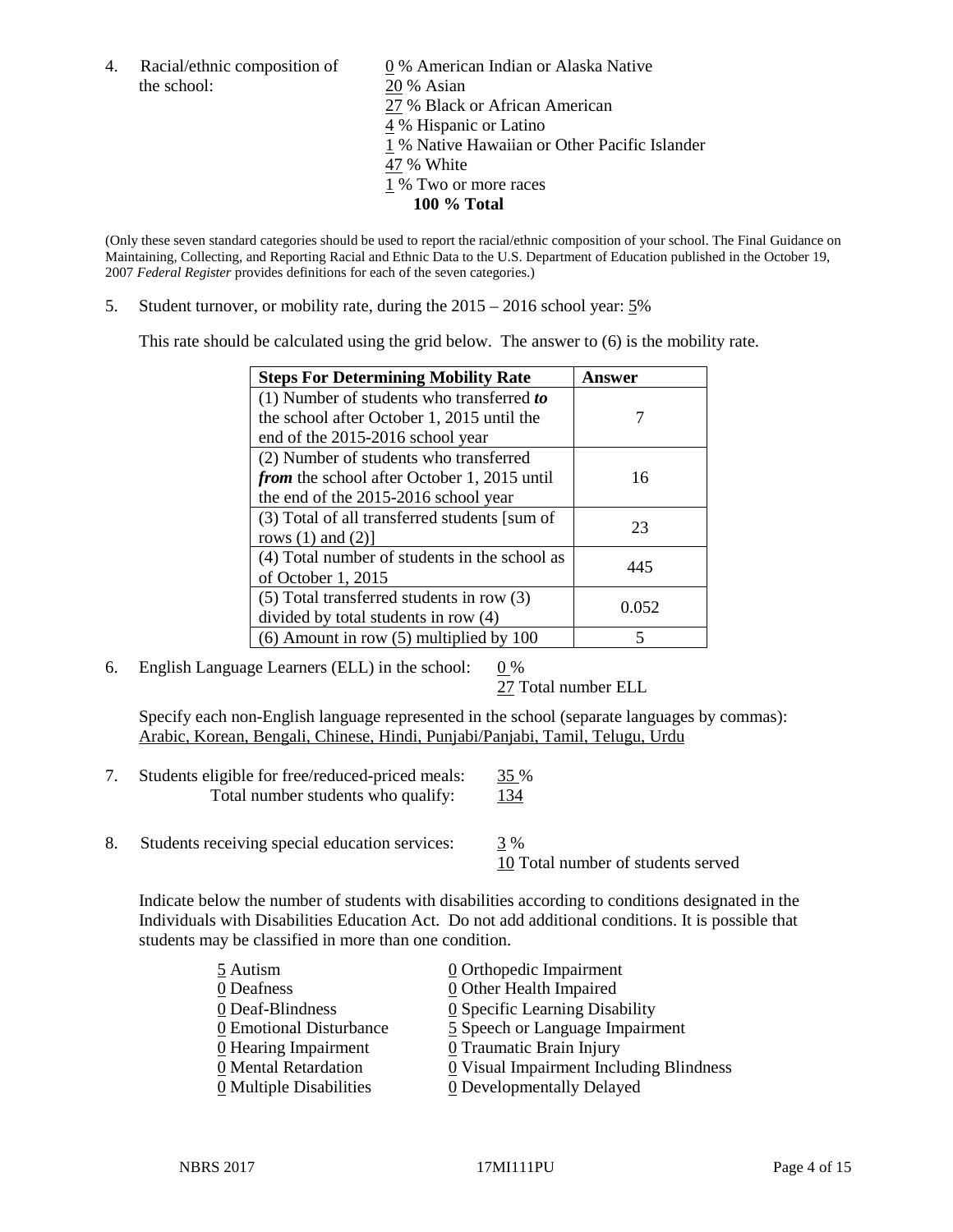- 9. Number of years the principal has been in her/his position at this school:  $6$
- 10. Use Full-Time Equivalents (FTEs), rounded to nearest whole numeral, to indicate the number of school staff in each of the categories below:

|                                        | <b>Number of Staff</b> |  |
|----------------------------------------|------------------------|--|
| Administrators                         |                        |  |
| Classroom teachers including those     |                        |  |
| teaching high school specialty         | 14                     |  |
| subjects                               |                        |  |
| Resource teachers/specialists/coaches  |                        |  |
| e.g., reading, math, science, special  | 5                      |  |
| education, enrichment, technology,     |                        |  |
| art, music, physical education, etc.   |                        |  |
| Paraprofessionals under the            |                        |  |
| supervision of a licensed professional | $\Omega$               |  |
| supporting single, group, or classroom |                        |  |
| students.                              |                        |  |
| Student support personnel              |                        |  |
| e.g., guidance counselors, behavior    |                        |  |
| interventionists, mental/physical      |                        |  |
| health service providers,              | 3                      |  |
| psychologists, family engagement       |                        |  |
| liaisons, career/college attainment    |                        |  |
| coaches, etc.                          |                        |  |

- 11. Average student-classroom teacher ratio, that is, the number of students in the school divided by the FTE of classroom teachers, e.g.,  $22:1$   $27:1$
- 12. Show daily student attendance rates. Only high schools need to supply yearly graduation rates.

| <b>Required Information</b> | 2015-2016 | 2014-2015 | 2013-2014 | 2012-2013 |     |
|-----------------------------|-----------|-----------|-----------|-----------|-----|
| Daily student attendance    | า7%       | 97%       | 97%       | 96%       | 97% |
| High school graduation rate | 0%        | 0%        | 0%        | 9%        | 0%  |

#### 13. **For high schools only, that is, schools ending in grade 12 or higher.**

Show percentages to indicate the post-secondary status of students who graduated in Spring 2016.

| <b>Post-Secondary Status</b>                  |    |
|-----------------------------------------------|----|
| Graduating class size                         |    |
| Enrolled in a 4-year college or university    | 0% |
| Enrolled in a community college               | 0% |
| Enrolled in career/technical training program | 0% |
| Found employment                              | 0% |
| Joined the military or other public service   | 0% |
| Other                                         | በ% |

14. Indicate whether your school has previously received a National Blue Ribbon Schools award.  $Yes$  No  $X$ 

If yes, select the year in which your school received the award.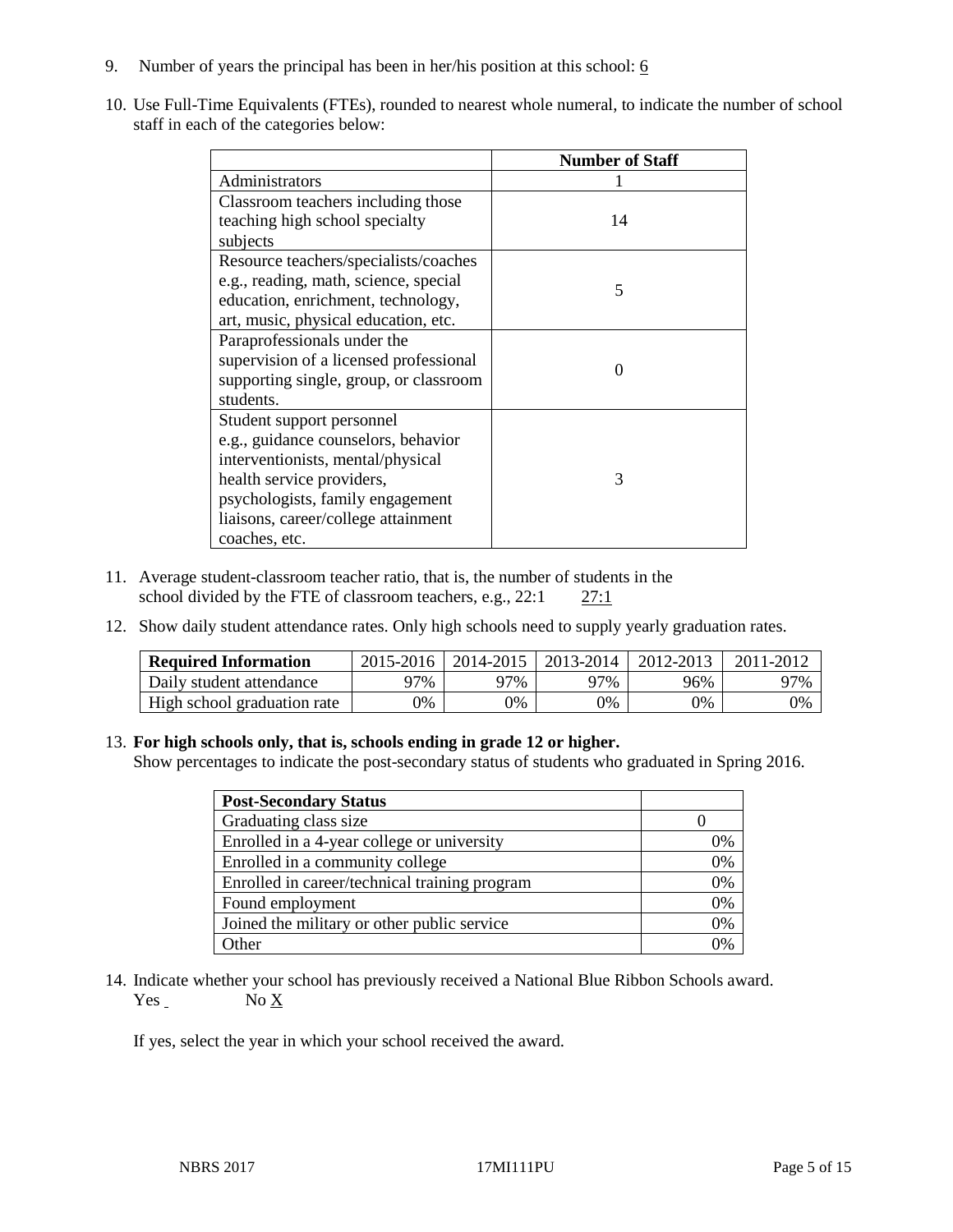15. In a couple of sentences, provide the school's mission or vision statement.

Handley School is committed to developing principled young people who become inquiring and compassionate life-long learners. Through guided inquiry, the staff is committed to providing rigorous interdisciplinary curriculum experiences that promote intercultural understanding and global-mindedness.

16. **For public schools only**, if the school is a magnet, charter, or choice school, explain how students are chosen to attend.

Handley is a public magnet school. Students must test in order to attend Handley. Testing involves individual (K-1) or small group (gr. 2-5) assessment of ability and achievement. The Kaufman Brief Intelligence Test and 2 subtests of the Kaufman Test of Educational Achievement are used for students applying for Kindergarten and first grade. The Otis- Lennon School Ability Test and two subtests of the California Achievement Test (reading comprehension and math concepts and applications) are administered to students applying for grades 2-5. A matrix is used to determine acceptance. Information nights and school tours are offered for prospective students and their families each year. Testing takes place each spring for anticipated fall openings.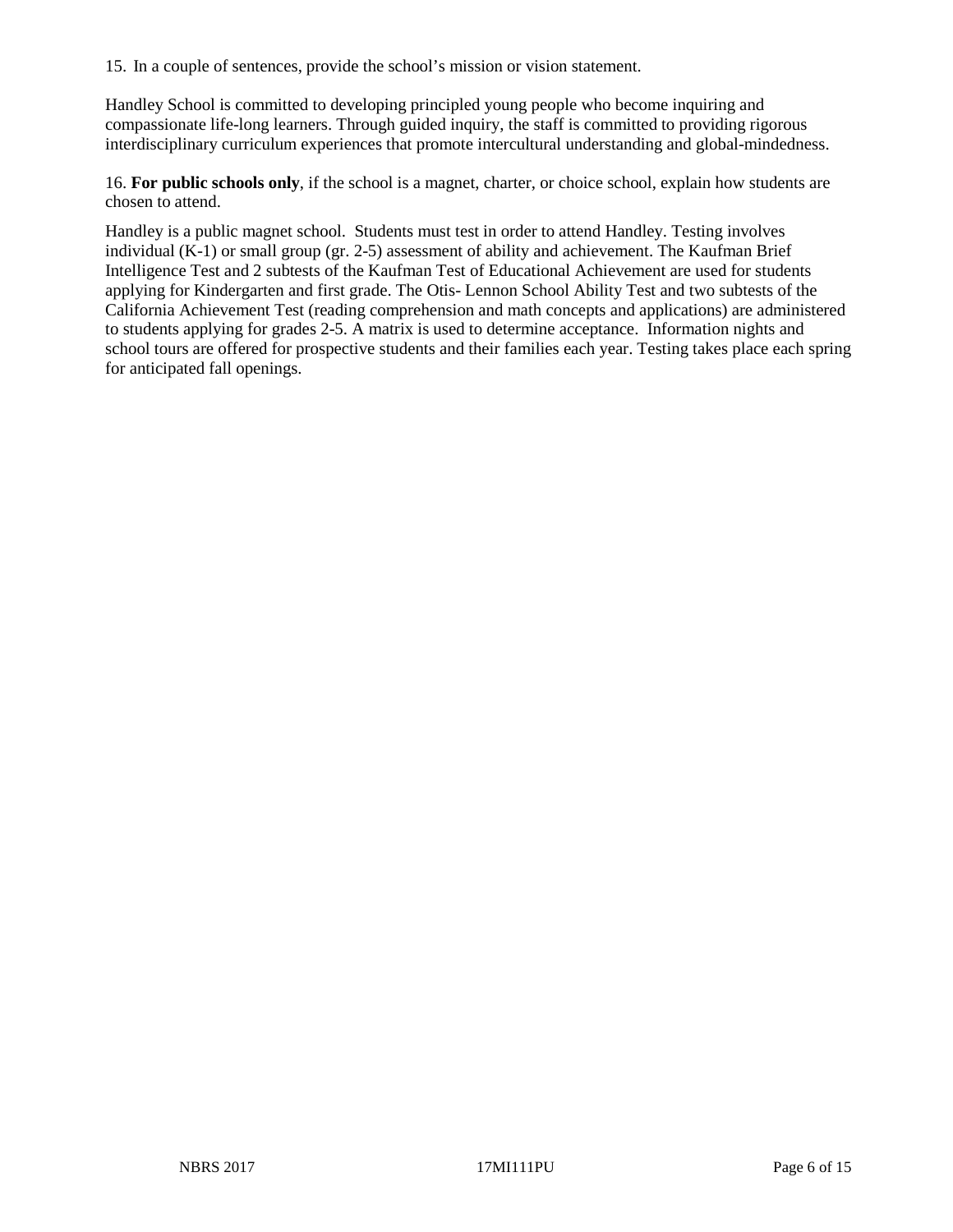# **PART III – SUMMARY**

The Program for Academically Talented and Creative at Handley School began in 1981 in order to meet the needs of academically talented, which includes gifted students. Several studies done at that time, revealed that many inmates incarcerated in prisons are, in fact, gifted, so part of the mission of the school was to address the needs of underachieving gifted students.

Handley is located at 224 N. Elm St. in Saginaw, Michigan and is part of the Saginaw Public School system. Saginaw is the seat of Saginaw County and is located in the area known as Mid-Michigan. According to the 2010 census, the population is about 51,000. The manufacturing presence in Saginaw has significantly declined, leading to unemployment and the rise of crime. There has been a decline in property values in the city, which has decreased the amount of money the city government in able to collect through property taxes.

Handley is a magnet school serving students from the City of Saginaw, Saginaw Township, Midland, Bay City, Carrollton Township, Hemlock, St. Charles, and Chesaning. Fifty-three percent of our students come from outside of the City of Saginaw. We have 374 students in grades K-5 with very diverse demographics in terms of race, religion, and economics. We are the only non-Title I school in our district and receive no extra funding. We have had consistently high scores on state tests, achieving the status of a reward school since that designation began. This year Handley is ranked seventh in the state for elementary schools. In 2010, Handley became authorized as an International Baccalaureate School.

The International Baccalaureate program was chosen by staff because of its emphasis on international mindedness, action and social responsiveness as well as providing a framework that encompasses best practices.

At Handley School we believe that: 1. Academically talented students have unique needs and learning styles. 2. The teacher acts as a facilitator of learning through inquiry. 3. The natural curiosity of students helps direct their learning. 4. The diversity of cultures at Handley is to be appreciated, respected, and celebrated. 5. The arts play an important part in learning. 6. The responsibility of education is shared among all members of the community.

Handley embodies its purpose through the implementation of the International Baccalaureate (IB) Primary Years Programme. The pedagogy of IB is inquiry which fosters curiosity and allows students to construct their own learning. Expectations for behavior are found in the IB learner profile and attitudes which focus on international mindedness and strong personal values. The learner profile is a shared vision of what we hope and expect students to become; inquirer, knowledgeable, thinker, communicator, principled, openminded, caring, risk-taker, balanced, and reflective. We expect attitudes of appreciation, commitment, confidence, cooperation, creativity, curiosity, empathy, enthusiasm, independence, integrity, respect, and tolerance.

The Primary Years Programme (PYP) provides us with a curriculum framework of essential elements knowledge, concepts, skills, attitudes, and action that young students need to equip them for success in the world. These elements are used in six transdisciplinary themes which were selected for their relevance to the real world. They are described as transdisciplinary because they focus on issues that go across subject areas. These themes are: Who we are, Where we are in place and time, How we express ourselves, How the world works, How we organize ourselves, and Sharing the planet. The transdisciplinary themes help teachers develop Handley's program of inquiry. Teachers work together to develop six units of inquiry per grade that focus on important ideas which require a high level of involvement on the part of students. Teachers use the mandated state curriculum as a starting point and use the units as a vehicle for further inquiry.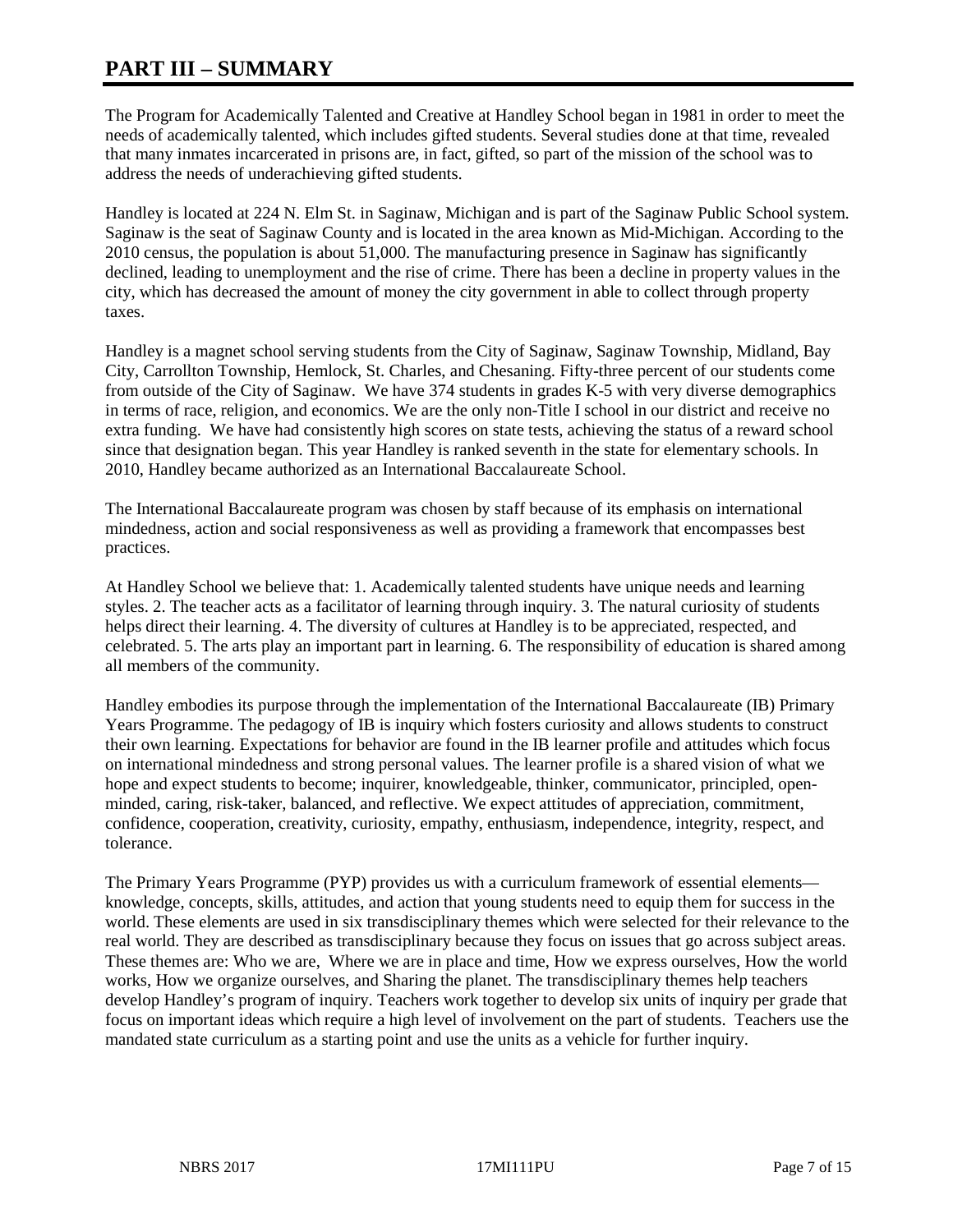# **1. Core Curriculum:**

Schools in Saginaw Public Schools have been mandated to follow the Michigan Association of Intermediate School Administrators (MAISA) common core state standards units which were written by experienced curriculum writers, piloted in classrooms and reviewed by local and ISD (Intermediate School District) staff across the state.

# ELA

The ultimate goal for all English language arts learners is personal, social, occupational, and civic literacy. Language is the major connecting element across the curriculum. Therefore, the focus is not only on language for its own sake, but also on its application across the subject areas and throughout the IB transdisciplinary program of inquiry. At Handley, the English language arts (ELA) curriculum, instruction, and assessment reflect the integration of listening, speaking, reading, writing, viewing, and presenting. ELA is not perceived as individual content areas, but as one unified subject in which each of the five areas supports the others and enhances thinking and learning. The integration of knowledge, skills, and strategies of the English language arts enables students to solve problems and think critically and creatively in all subject areas.

Foundation skills for ELA are taught through Pearson Reading Street which is supplemented with trade books at various levels. We recognize that not everyone learns in the same way so many different approaches are incorporated in instruction such as phonics, sight words, and learning to read through writing. Many grade levels use the Reading Workshop approach because it allows for differentiation as well as providing ample time to practice skills. The Write Steps writing program and Writing Workshop are used at all grade levels to teach skills. Many authentic reasons for writing are provided for students such as writing letters to state representatives to express opinions. One unit of inquiry done in fifth grade is called Exhibition during which groups of students decide what action to take to solve an identifiable local problem that is also related to the bigger world. They then have to share their message with the community and world. Last year one group focused on the dangers of texting while driving and wrote letters to both Google and Apple suggesting an app that might disable cell phones while driving. They even received responses back from each company. Each grade also does a musical play each year focusing on a science or social studies unit providing experiences for speaking and presenting. Math

For each MAISA unit there are essential/focus questions, a list of key concepts that are addressed, and a plethora of available resources. We also use Pearson Envision math 2.0 which provides rigorous math instruction focusing on thinking and problem solving. Many grade levels also supplement with lessons from Engage NY. Various other resources are utilized such as Math for Today, Mountain Math, and Interact's simulation, Math Quest. We believe in exposing students to problems and concepts that they have not yet been taught as a way to use inquiry in mathematical thinking. Many hands-on manipulatives are used at all levels. We are very proud of the fact that last year 100% of our fourth graders passed the math portion of the state test.

Science

Handley School has always had a strong focus on science. With two \$50,000 Golden Apple awards that we received from the state many years ago, we purchased a program out of Penn State called Lab Learner which provided us with a science lab complete with scientific equipment for real hands on discovery learning. After a few years, we realized that this curriculum did not match our state standards so we now follow the MAISA curriculum while still utilizing the science lab. Another resource is the Pearson science text book. All grades participate in the annual science fair with Kindergarten, first and second grades doing a class experiment and third, fourth, and fifth grades doing individual projects. The fifth-grade projects are judged and winners are able to participate in a regional science fair in Flint, Michigan. Science is taught at least three times a week and some of the IB units of inquiry focus on a science unit. Social Studies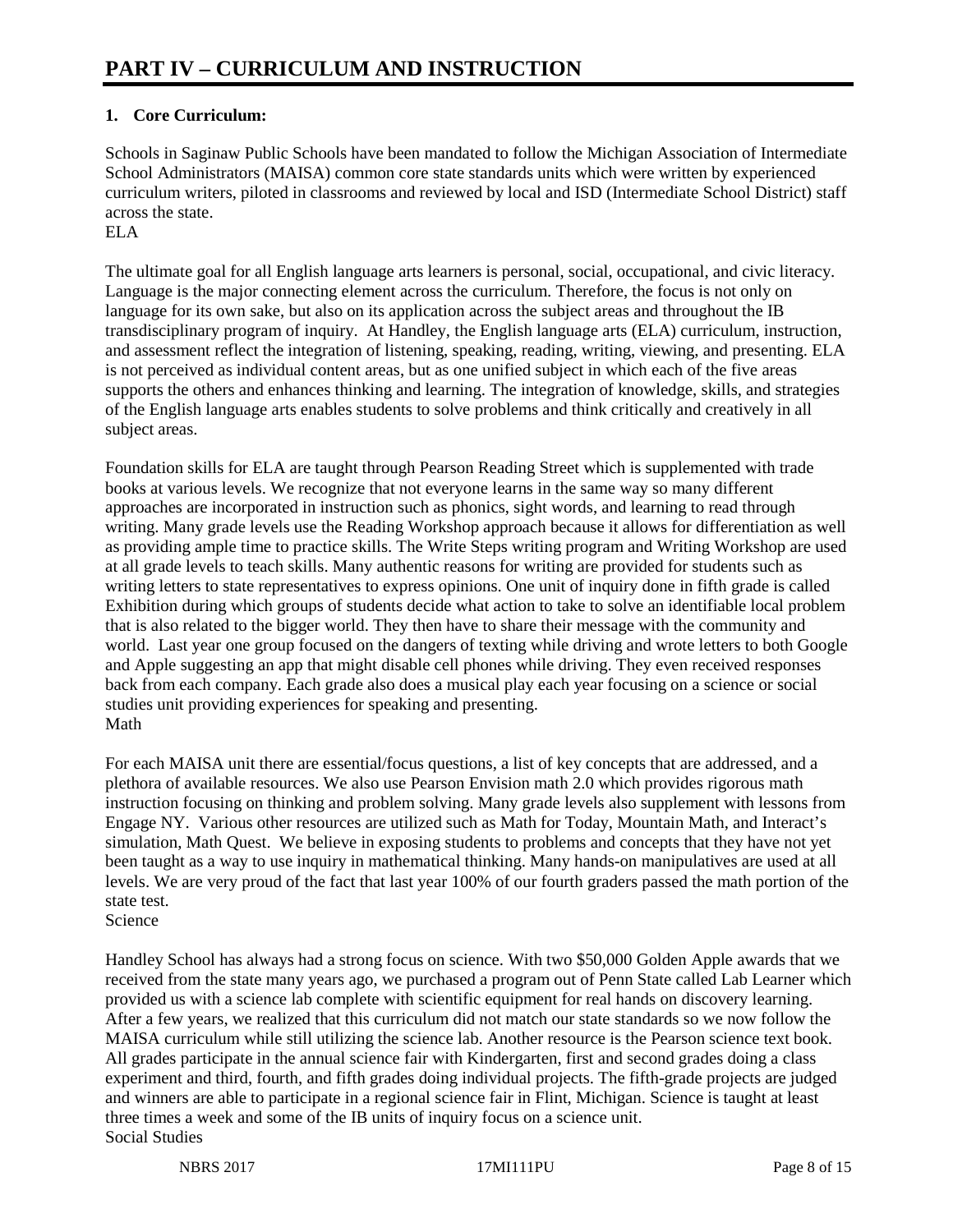The social studies curriculum at Handley focuses on the Social Studies Content Expectations for the State of Michigan. The lessons found in the MAISA units and social studies textbooks are used as resources for developing the IB units of inquiry for each grade. The content standards focus on history, geography, civics and government, economics, public discourse and decision making, and citizenship involvement. Teachers develop units for those areas under the appropriate transdisciplinary theme in the program of inquiry. Each unit has a central idea and three lines of inquiry which are focused by three of the eight key concepts. Guided inquiry is utilized to promote learning through student investigation so that students are able to construct their own knowledge. Specific skills and attitudes are woven into the units of inquiry. One of the essential elements of the IB PYP is action so teachers look for ways to encourage students to take action as a result of their learning.

## **2. Other Curriculum Areas:**

Art, Music, Physical Education, and Spanish are taught for a half an hour per week to kindergarten through fifth grade students. They are not considered elective classes. The curriculum of these non-core classes is standards-based, following the Michigan state standards and benchmarks. Specials teachers collaborate with classroom teachers to make cross-curricular connections when possible.

In art class, students gain experience using a variety of art media (ex: paint, colored pencil, marker, oil pastel, watercolor, cut-paper, and three-dimensional media), and learn about artists, art history, and cultures. They use and apply knowledge of the elements of art (line, shape, form, value, texture, and space) and principles of organization (balance, unity, emphasis, movement, repetition, variety, and proportion). Other topics the students learn about include landscapes, portraiture, figure drawing, still life, abstract versus realism, sculpture, perspective, and shading/blending.

In music class, students focus on: music history, creative movement/dance, singing, hands-on Orff instruments, basic music theory (beat, rhythm, pitch, and notation), and multicultural music. Second through fourth grade students learn basic composition: how to compose a basic melody or rhythm pattern that they perform for classmates. The students receive flash cards, organize them into their desired patterns, write them down, and perform them in class. Sometimes students do "informances," where students perform in class for parents and show them what they have been working on. In February, students learn about music appreciation and music history: different musical genres, famous composers along the timeline, and how music has evolved over time. All students participate in two performances a year: a winter and a spring program. All fifth-grade students participate in beginning band for forty-five minutes a week.

In physical education class, the Exemplary Physical Education Curriculum (EPEC) is taught which aligns lessons with the current Michigan state standards and benchmarks as well as the National Association for Sport and Physical Education (NASPE). All lessons contain the following components: Locomotor Skills, Object-Control Skills, Knowledge, Activity and Fitness, and Personal/Social Skills. An emphasis on the personal, social and physical well-being is a main focus of each lesson. A balanced approach is used to help develop individual skills, learn movement sequences, create various game strategies, practice group collaboration, and recognize the importance of maintaining a healthy lifestyle.

Students are challenged to establish connections with the way skills being taught can carry over into other aspects of their lives. Critical thinking is an important part of learning in physical education, and inquiry is strongly encouraged. Above all else, sportsmanship is emphasized so our students can learn to be individuals who demonstrate integrity in not just sports, but all areas of their lives.

In Spanish class, all students learn using the World Language Standards that include: communication, cultures, connections, comparisons, and communities. The communication standard stresses the use of language for communication in "real life" situations. It emphasizes "what students can do with language" rather than "what they know about language." Students are asked to communicate in oral and written form, interpret oral and written messages, show cultural understanding when they communicate, and present oral and written information to various audiences for a variety of purposes.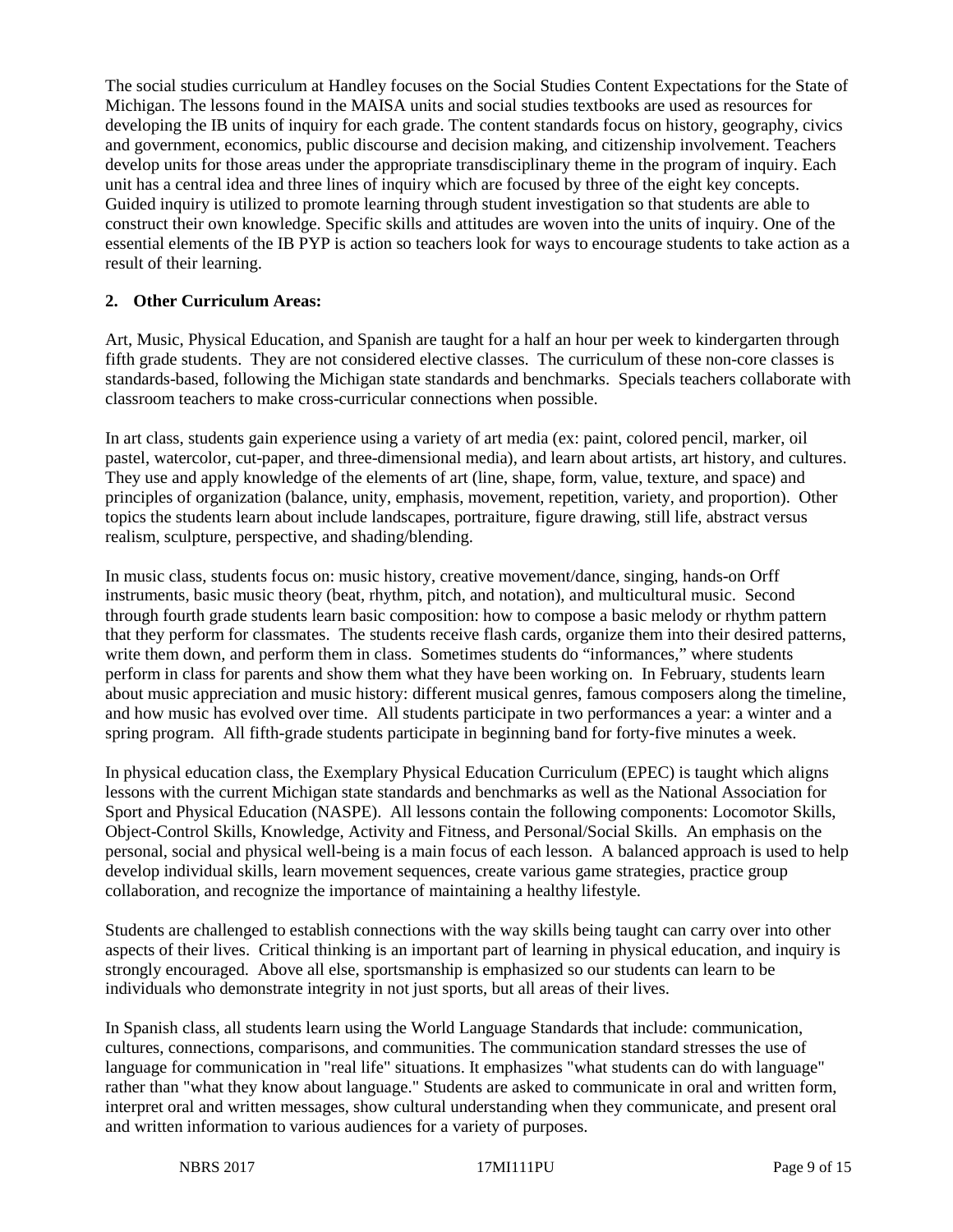Cultural understanding is an important part of world languages education. Experiencing other cultures develops a better understanding and appreciation of the relationship between languages and other cultures, as well as the student's native culture. Students become better able to understand other people's points of view, ways of life, and contributions to the world. World languages instruction must be connected with other subject areas. Content from other subject areas is integrated with world language instruction through lessons that are developed around common themes.

Students are encouraged to compare and contrast languages and cultures. They discover patterns, make predictions, and analyze similarities and differences across languages and cultures. Students often come to understand their native language and culture better through such comparisons.

Extending learning experiences from the world language classroom to the home and multilingual and multicultural community emphasizes living in a global society. Activities may include: field trips, use of email and the World Wide Web, clubs, exchange programs and cultural activities, school-to-work opportunities, and opportunities to hear speakers of other languages in the school and classroom. We learn these by using a variety of activities that include; songs, writing, games, puzzles, worksheets and other fun interactive activities.

# **3. Instructional Methods, Interventions, and Assessments:**

At Handley, we believe that it is not only what is learned, but how one learns that is important. The focus should not be on the regurgitation of facts, but the development of ways of thinking which can be applied to new situations. The pedagogy we use, which the International Baccalaureate Primary Years Programme (IB PYP) espouses, is guided inquiry. Our focus is on conceptual understanding, collaboration and differentiation, and is informed by formative and summative assessments. Approaches to learning in the IB program are deliberate strategies, skills, and attitudes that permeate our teaching. The approaches to learning include thinking skills, communication skills, social skills, self-management skills, and research skills. Units in all subject areas are developed around a big idea and all lessons connect back to that. Our goal is to ensure that learning is engaging, relevant, challenging, and significant and that students take action as a result of what they have learned.

Instructional methods are varied depending on the situation. They include explicit instruction in whole group settings as well as small groups and individual conferences. Manipulatives are used as well as videos, interactive and adaptive technology, center activities and games. Connections are often made to the real world to make learning relevant. Inquiry is used in many areas, including mathematics. Often, explicit instruction is done after students have had an opportunity to explore and inquire, trying to construct their own understanding. Students are given chances to work collaboratively with each other to share their thinking. Differentiation is done through fluid ability groupings, varied homework assignments, Reading, Writing, and Math Workshop and adaptive technology. Students are also given choices in how they present their understanding based on multiple intelligences.

Based on multiple assessments, students are grouped according to their needs. Interventions are sometimes done on an individual basis but often students are grouped for re-teaching or enrichment/extension activities. Teachers select a variety of resources to support learning at different levels of complexity. Higher level thinking questions based on Bloom's Taxonomy or Webb's Depth of Knowledge are consistently used to develop rigorous thinking.

In order to ensure the best possible outcomes for our diverse student population, many different types of assessment are used at Handley.

## Pre-Assessment

Teachers will assess students' prior knowledge and experience before embarking on new learning experience in an appropriate manner. This also informs differentiation.

## Formative Assessment

NBRS 2017 17MI111PU Page 10 of 15 Formative assessment is interwoven with the daily teaching and assists teachers in determining what the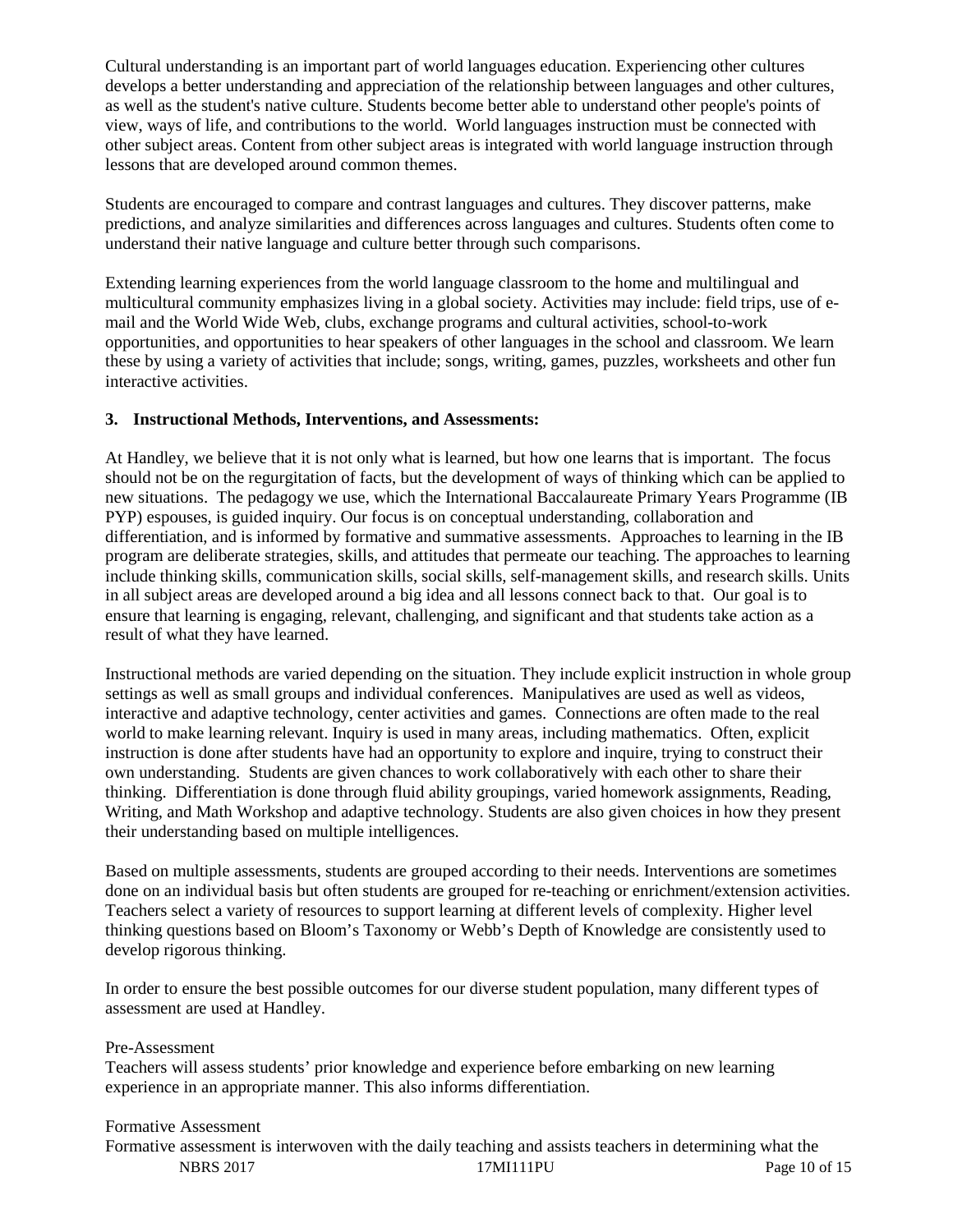children have learned in order to plan for the next stage of learning. Aims Web benchmark testing in reading and math will be done three times year in September, January, and May. Pearson weekly tests and teacher-developed common formative assessments that are analyzed in Professional Learning Communities (PLC).

#### Summative Assessment

Summative assessment takes place at the end of the teaching and learning processes and provides students with opportunities to demonstrate what has been learned. District unit tests are administered in math, science, and social studies as well as Pearson End of unit Balanced Assessments in reading. Staff will administer the M-Step test to third, fourth, and fifth graders in the spring.

Assessment Tools include: Checklists comprising lists of information, data, attributes or elements that should be present in students' work or performance; Exemplars with samples of students' work that serve as concrete standard against which other samples are judged; Rubrics with an established set of criteria for rating students in all areas. The descriptors tell the assessor what characteristics or signs to look for in students' work and then how to rate that work on a predetermined scale; Anecdotal records with brief written notes based on observations of students; Continuums with visual representations of developmental stages of learning that show a progression of achievement or identify where a student is in a process; Portfolios to showcase a purposeful collection of a student's work designed to demonstrate successes, growth, higher order thinking, creativity, and reflection; and Student reflections. Reporting about assessment: Parent/teacher conferences are held two times a year, once in the fall and again in the spring. These conferences are in a formal setting where parents and teachers discuss the progress of students. At the fourth and fifth grade levels, these are student-led conferences. Progress reports are sent out four times a year for third, fourth, and fifth grades. These are sent out in the middle of the marking period.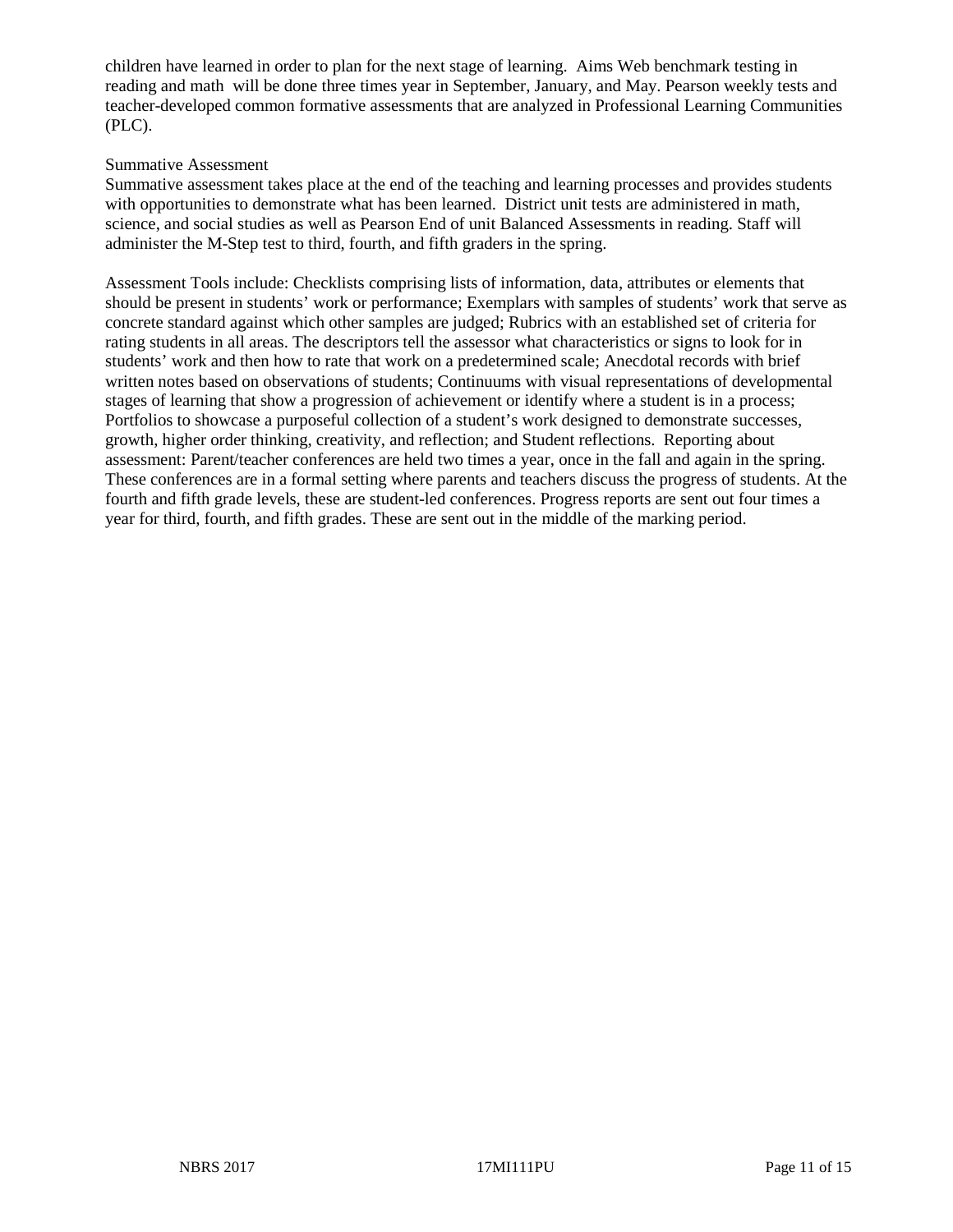# **1. School Climate/Culture:**

Research indicates that a positive school climate directly impacts student achievement as well as providing a feeling of safety and acceptance which leads to lower student misbehavior. Our school climate is greatly impacted by the International Baccalaureate (IB) learner profile which describes a broad range of human capacities and responsibilities that go beyond academic success. They imply a commitment to help all members of the school community learn to respect themselves, others and the world around them. Being principled, caring, and open-minded, three attributes of the IB learner profile, encourage our students to behave in ways that reflect those words. In addition, the IB PYP attitudes are a vital focus in the development of positive attitudes towards people, the environment, and learning. These are the day to day attitudes we use: appreciation, commitment, confidence, cooperation, creativity, curiosity, empathy, enthusiasm, independence, integrity, respect, and tolerance. We start each day with students reciting our "Handley Pledge." At the beginning of the year each classroom develops an essential agreement. There are very few, if any, discipline measures such as suspension that we have to use. Since this is a school that is ranked high in the state with an excellent reputation, parents really want their students to attend and are very supportive and involved.

We recently sent out a parent survey and some of the recurring comments about what they liked about our school were student and parent accountability, challenging curriculum, high expectations, the variety of culture and diversity, and parent/teacher interaction. One parent said, "The IB program really does make a difference in how students treat each other, and in helping them develop a wider world view." Another parent's comment was, "I love that Handley does more than academics. There is so much more being taught at this school. The program focuses on values and principles that go beyond just academics and the children are very well-rounded and kind." At Handley, we try to make learning authentic and promote an action-oriented thinking culture which encourages, empowers, and recognizes students who take action, both at school and at home. We have an "Action Board" where we post action taken by students and their families. Action is often connected to authentic learning done in units of inquiry or identifying a problem in the community. We also have an "Amazing Board" which displays pictures of students doing something amazing such as winning contests or competitions.

Another factor that engages and motivates students is participating each year in their grade level musical production. Field trips, including the fourth-grade trip to a nature center where they spend two nights in engaging and motivating activities. Students are recognized and presented awards for science fair projects which motivates younger students. After school clubs and sport teams promote social development as well.

Our school culture creates an environment where teachers feel valued and supported. During Teacher Appreciation Week, our parent group provides lunch and gifts every day for our staff. We have almost 100% participation in parent teacher conferences. Teachers are given an extra hour every week to collaborate with their team. There are shared leadership opportunities, including the School Quality Team, where decisions are collaboratively made.

# **2. Engaging Families and Community:**

At Handley, we use the Epstein Model for successful school, family, and community partnerships. We have always had great levels of parental involvement but this model has helped us to monitor this involvement in more specific ways.

Type one involvement addresses parenting. "Coffee with Couillard" was one way we found helpful for our parents. Once a month, in the morning, the principal would have an informational meeting with parents to address a wide range of topics from the Common Core State Standards (CCSS) in math to ways to develop a growth mindset in children. Sometimes guest speakers, such as our District math coach would be included in these discussions. We also have a homework policy that suggests guidelines for parents as well as a parent contract that we ask them to sign at the beginning of the year.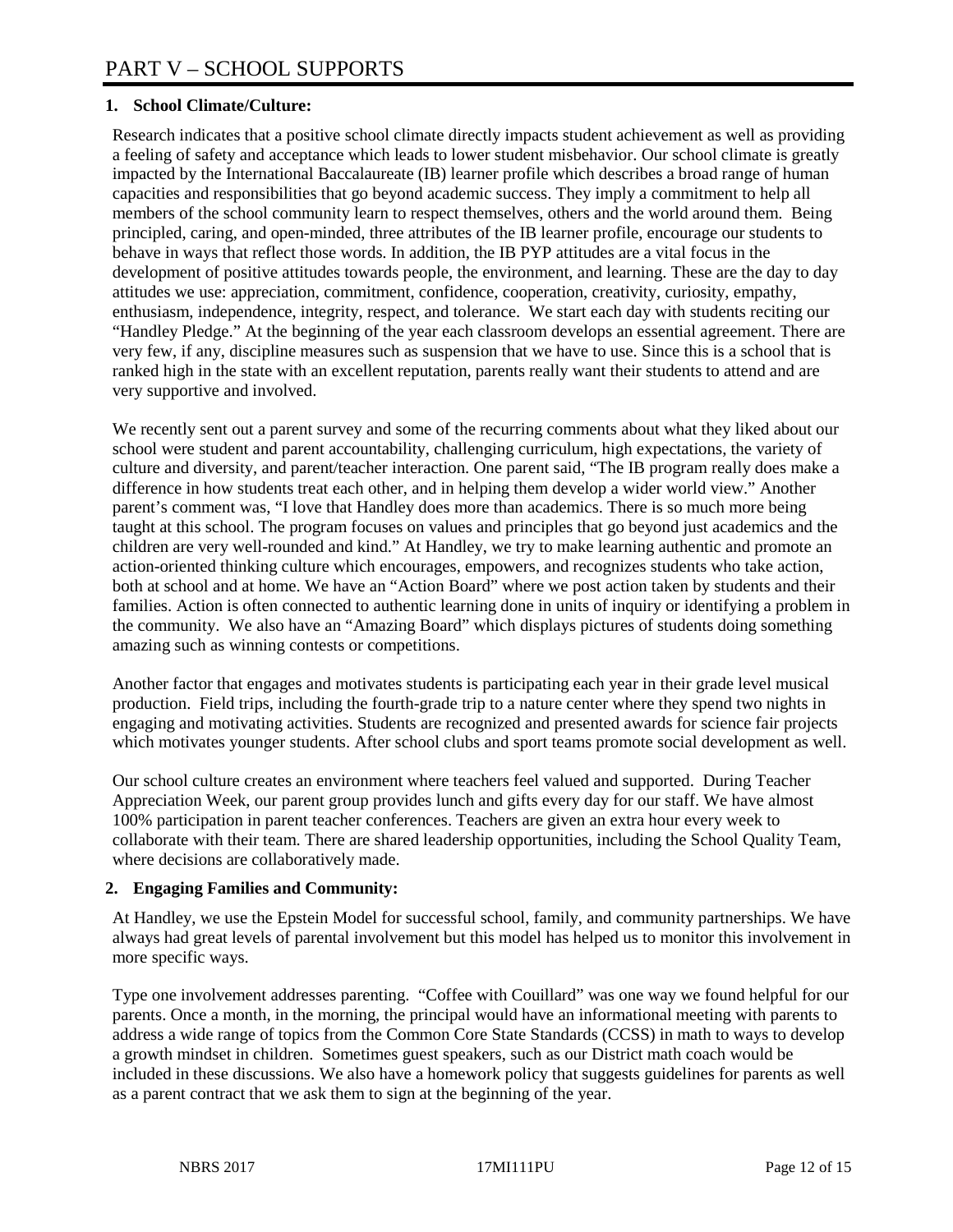Type two involvement is communicating. We communicate in a variety of ways. A weekly newsletter called the Handley Headlines is sent out every Monday in our "Monday Folders." This has the yearly calendar dates which are updated as needed, school news, community events, and parent group announcements. Teachers also send out grade specific newsletters. Beginning in first grade, students start using daily planners which must be signed every night by a parent. Along with homework assignments, teachers and parents are able to communicate daily through written notes on planner pages. Teachers also communicate via Remind.com, email, phone calls and conferences in the Fall and Spring and on an asneeded basis. Our Handley Parent Group also has a Facebook page.

Type three involvement has to do with volunteering opportunities. Parents volunteer in a number of ways at Handley. Some are classroom volunteers while others volunteer for events sponsored by our parent group such as our Winter Walk-about, math night, or ice cream social. We always have an abundance of parents volunteering to be chaperones for the many field trips we take. Parents also help with scenery and costumes for our grade level musicals, coach our sport teams, our Cultures around the World night and after school clubs.

Type four involvement is learning at home. Many long-term assignments such as science fair provide opportunities for parents to become involved with their student's learning. Other homework requires students to read to parents or participate in homework from the IB units of inquiry that has real life connections, such as interviewing family members or keeping track of nutrition values in meals for a week.

Type five involvement is decision making. All parents are invited/notified of our parent group meetings where many decisions affecting the school are discussed and voted upon. We also have a Foundation and parents comprise some of the board members. Both groups are open to teacher requests for funds for things needed in their classrooms or financing things like Brain Pop which is utilized by the whole school. Parents from both groups are invited to participate in writing our School Improvement Plan.

The last type of involvement is collaboration with the community. We do this in a number of ways. Many teachers invite community members from organizations such as Consumers Energy, St. Mary's Hospital, and the Child and Abuse Council as speakers for their units of inquiry. Community groups are involved in our math night. Our fifth graders visit a geriatrics home on a weekly visit and some students are involved in painting walls at the local animal shelter. The fifth-grade Exhibition provides opportunities for our fifth graders to interview community organizations who deal with real problems and discover ways in which they are able to take action to deal with them. Saginaw Valley State University undergraduate students have fieldwork assignments at our school each semester.

## **3. Professional Development:**

All professional development (PD) activities in Michigan must adhere to specific guidelines. These guidelines are as follows: serve the purpose of increasing student learning; align with our school improvement plan; are planned, ongoing, and intensive; and are supported in some way by the school or district, such as through released time or cost

Some of the PD opportunities are District wide, either on a day with no students or after school through Teacher Institute. These usually focus on District initiatives such as new learning tools or activities to develop strategies for the CCSS or the new Next Generation Science Standards (NGSS). These PD sessions are usually led by our District coaches who are also available to attend staff meetings or provide one-on-one coaching. The principal has PD provided through monthly administrative meetings and at the beginning of the year. Guided School Improvement is provided monthly as the principal and two teachers work on the School Improvement Plan which is then brought to the staff.

The Saginaw Public School District has made a commitment to developing professional learning communities (PLC). For several summers, principals and staff members have attended PLC conferences in various locations across the United States sponsored by Solution Tree. There is also a PLC coach in our district who has provided training in unpacking the standards and is also available to attend school PLCs. This approach has been very impactful in using data from formative assessments to meet the needs of all students.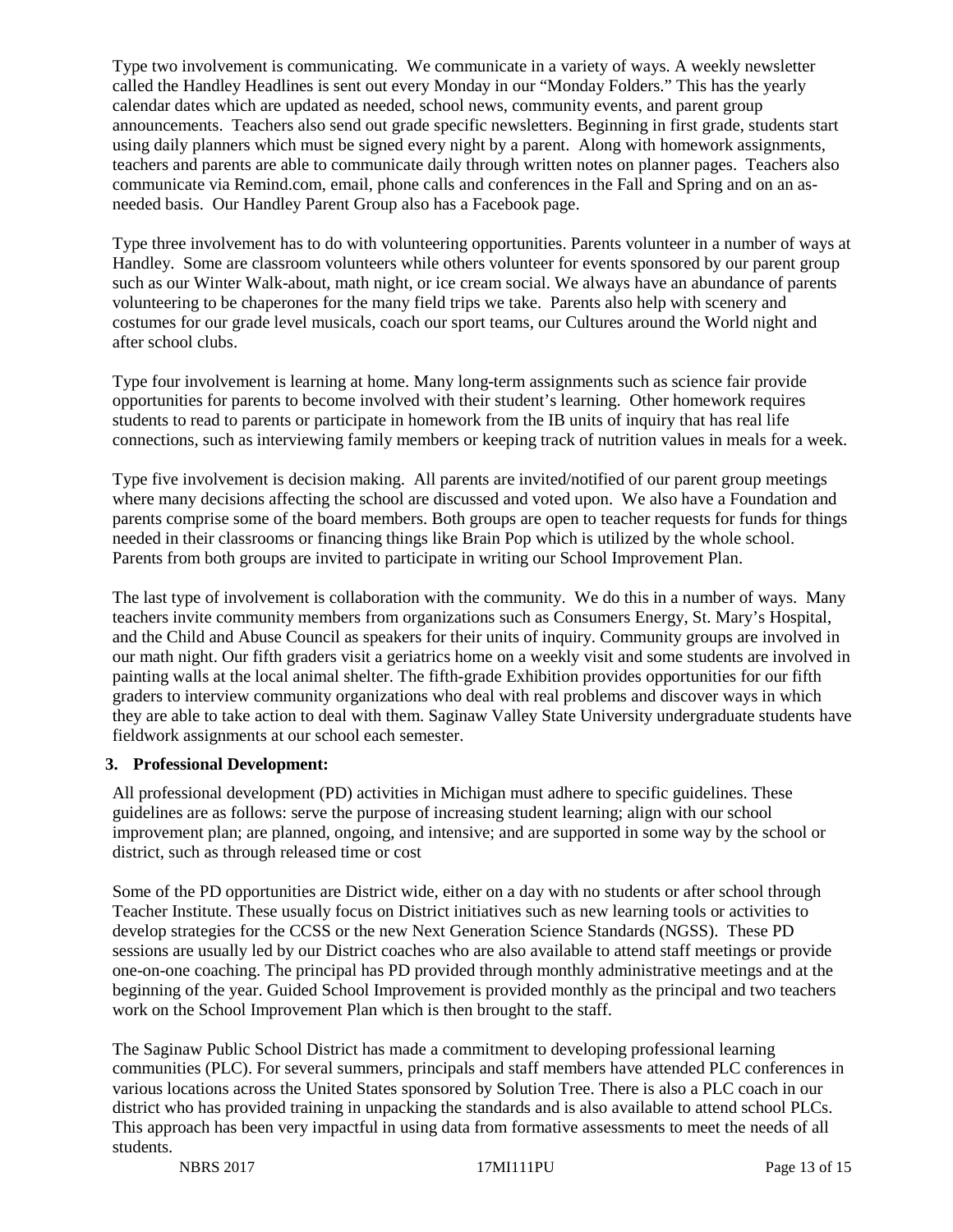Saginaw Public Schools is also committed to Restorative Justice Practices and has provided training for all staff and principals.

The principal has also put together notebooks for each staff member with ideas for differentiation as a response to the new movement, a Response to Intelligence. Since Handley School is a school for academically talented students, we make sure to address the needs of advanced students.

Some of the PD activities are building based and determined by school needs. We often utilize book studies to support our inquiry into the pedagogy of inquiry based teaching and learning. Books are purchased for staff out of school funds. Some of the books that we have found helpful are Why Are School Buses Always Yellow? by John Barell, and Comprehension and Collaboration: Inquiry Circles in Action by Stephanie Harvey and Harvey Daniels. Videos from Math Solutions, Number Talks, have also been helpful as we integrate inquiry into math instruction. The principal also makes copies of articles from educational journals to give to staff before a staff meeting so that meaningful discussion occurs. Staff members often share best practices at staff meetings.

Handley is an authorized International Baccalaureate School and has a requirement for Professional Development within the IB organizations. We have a rotating schedule to send four/five different teachers every year to an IB workshop. We also visit other IB schools and host visits ourselves.

## **4. School Leadership:**

The fundamental function of leadership is to define and clarify the "primary task", and to support the efforts of others towards addressing that task. The "primary task" in a school setting is to enhance the learning of all students. In an IB World School, the "primary task" is encapsulated in the mission statement of the school: "The Program for Creative and Academically Talented at Handley School is committed to the development of principled young people to become inquiring and compassionate life-long learners. The staff is committed to providing rigorous transdisciplinary curriculum experiences through guided inquiry that promote intercultural understanding and global-mindedness."